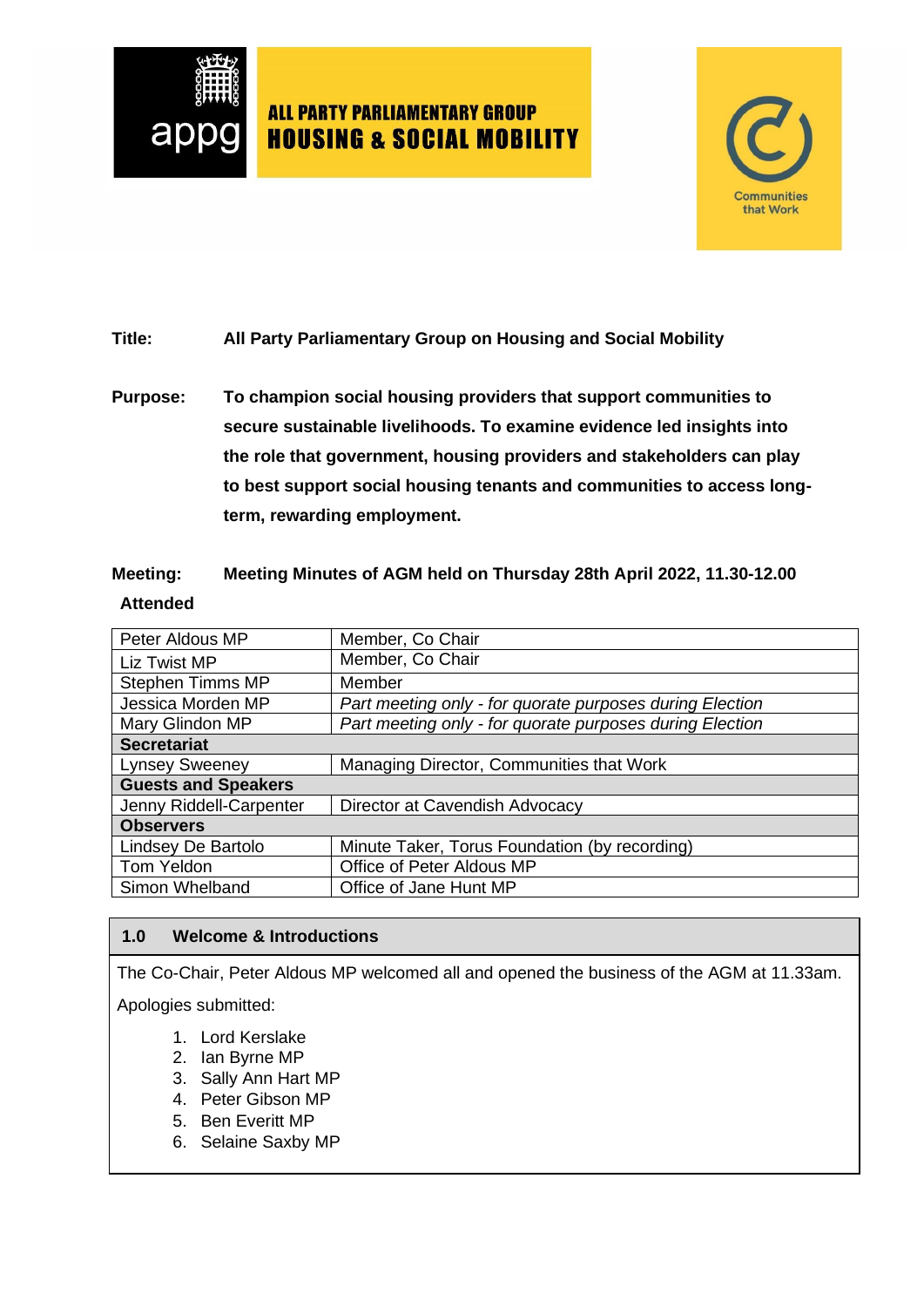



#### **2.0 Co-Chairs Address**

#### **Peter Aldous MP, Co-Chair**

- Thanks to Lynsey Sweeney, Communities that Work and Jenny Riddell-Carpenter, Cavendish Advocacy for the good work that has been done in highlighting the role that social housing can play in improving social mobility.
- It was noted that over the next year or so, as society grapples with the cost-of-living crisis and recovers from the covid pandemic the sector will have a very important role to play.

#### **3.0 The Year in Review and the Year Ahead: Lynsey Sweeney, Managing Director, Communities that Work and Secretary to the APPG.**

The Secretariat, Lynsey Sweeney began by thanking new member Stephen Timms MP for the support received this year.

Approximately 2 years ago, the APPG ran an Inquiry on housing and employment and one of the things it called for was the devolution and the local stake in employment and skills funding and decision making. Amongst this, there were other calls around infrastructure (supporting travel, childcare etc). In the two years that have passed, through the UKSPF we are seeing devolution of a lot of people and place funding, regeneration support and to some extent the employment and skills plans for local areas.

Whilst we are still in transition during this time, the UKSPF has now been published and there is a role for social housing in delivering those local investment plans in lead areas. The task is now to forge those relationships between lead authorities on the UKSPF and in the housing sector in that broader role, it is beginning to have through Homes England in regeneration.

The Secretariat closed noting that we are now moving into a year where we will try to make good on the opportunities in UKSPF and try to draw social housing ever closer into the regeneration agenda whilst working with lead authorities.

#### **4.0 The Election of Officials: Chairs and Vice Chairs**

The Secretariat confirmed that there was 11 members of the APPG, all have been contacted to review their position for the coming year.

One member, Ben Everitt MP confirmed he will be stepping down from the APPG, largely due to a primary APPG he is servicing.

Quorate was confirmed and the membership elections were confirmed as below.

#### **The following officers were unanimously re-elected:**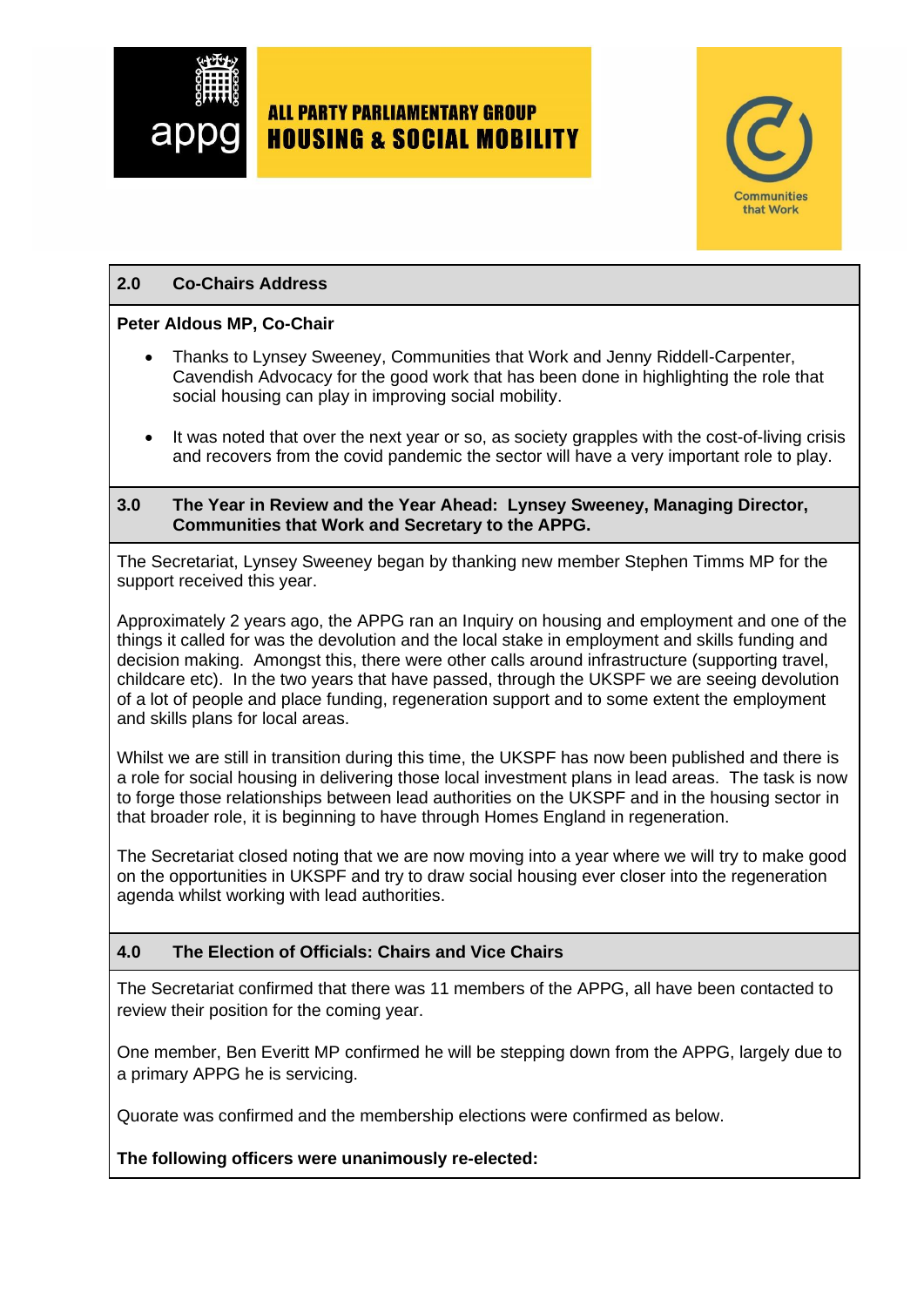



Peter Aldous MP Liz Twist MP Richard Bacon MP Bob Blackman MP Sally Anne Hart MP Jane Hunt MP Sir Bob Kerslake Kevan Jones MP Ian Byrne MP

### **The following officers were unanimously elected as new members:**

Stephen Timms MP (Vice Chair) Selaine Saxby MP (Vice Chair)

**All members unanimously agreed to re-elect the following officers in Co-Chair roles:** Peter Aldous MP, Co-Chair

Liz Twist MP, Co-Chair

#### **5.0 Housing and Social Mobility: A perspective on the priorities for the APPG in 2022/23, by Jenny Riddell-Carpenter, Director at Cavendish Advocacy**

The Secretariat welcomed, Ms Riddell-Carpenter and handed the meeting over for the keynote address.

- Ms Riddell-Carpenter shared data that had been recently commissioned through Cavendish Advocacy in February 2022. Results were from just under 90 MPs on a range of subjects.
- The first data slide presented the response to the question 'Which, if any, of the following do you think the UK's top three housing and development priorities should be for 2022?'
	- The top three answers selected were 'Building more affordable homes for lower income people'; 'Making existing homes greener and more energy efficient'; and, 'Ensuring that the design of new homes and neighbourhoods are of a high standard.'
	- o The question was asked due to an interest in the priority of fire and building safety to apartment blocks – with the result that it was low on the priorities for 2022, with only 25% of respondents indicating it as one of their top three priorities. Notably, this figure rose to 65% for London MPs.
	- o Another data slide evidenced that when the responses were broken down by party it shows a slightly different story.
		- Building more affordable homes for lower income people (49% Conservation / 84% Labour)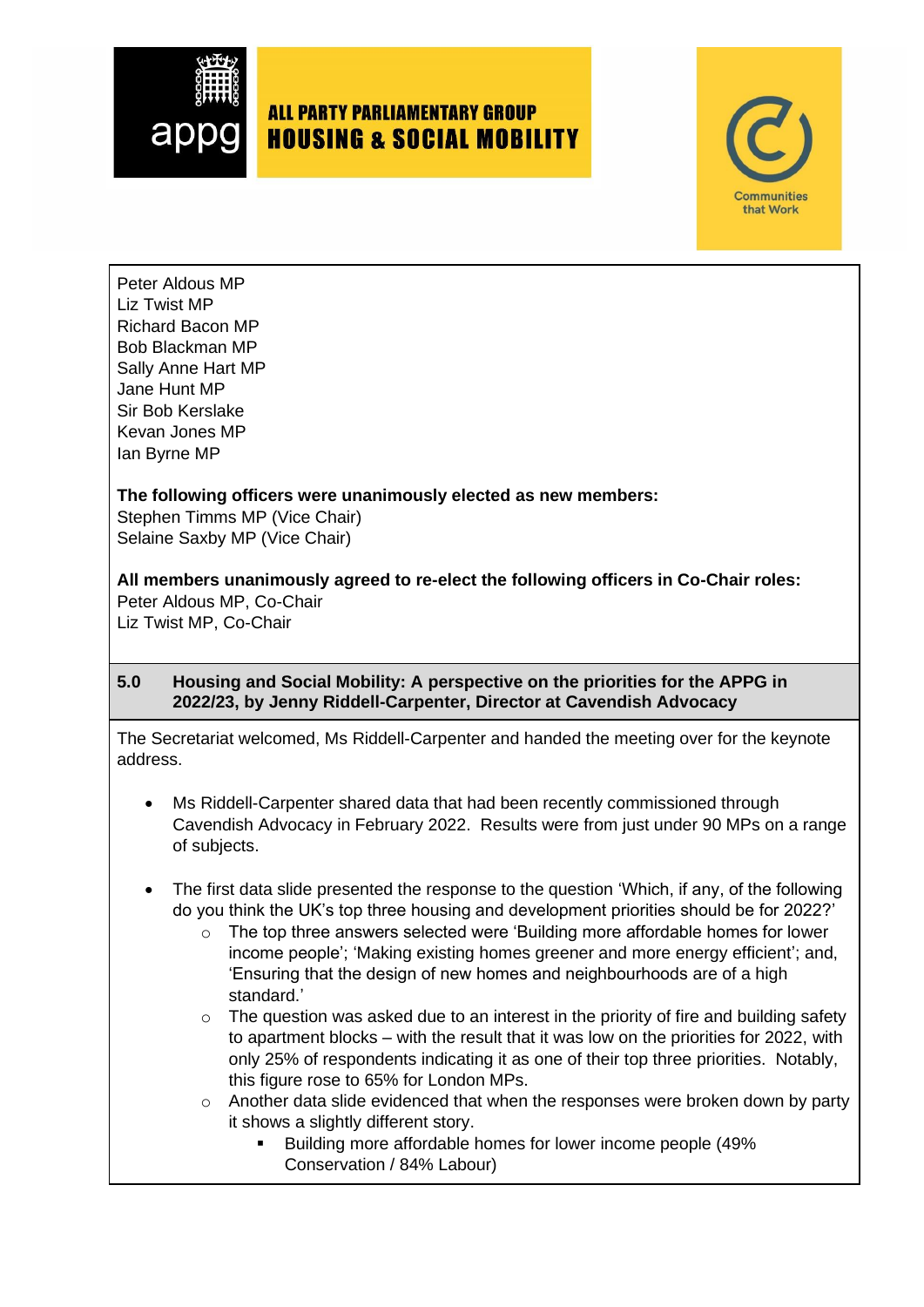



- 'Making existing homes greener and more energy efficient', which is something the government are advocating shows less of a support from the government MPs than the opposition (22% conservative / 56% Labour)
- However, when the environmental issue is reframed in 'Protecting the green belt from further housing development' it has much more support from the Government (49% Conservative / 28% Labour).
- CBI / You Gov Public Polling (Feb 2022) What are your priorities for the Spring Statement?
	- o 'Tacking the cost-of-living crisis' and 'Tackling the energy price crisis' came out as priorities across all voters irrespective of their voting preference.
	- o Investing in Net zero came out as a low priority.
- Returning to the MP survey, the MPs were given a number of issues to choose from and asked to choose their top three priorities in their ESG approach. Climate change and net zero was chosen as the top priority my the majority of the MPs.

### **Questions from Members**

- The Co Chair, Peter Aldous MP asked whether re-framing the questions regarding home insulation and fire prevention measures, with regards to saving revenue (with cost of living bills etc) would result in a different response.
	- o Ms Riddell-Carpenter agreed and confirmed that there was second piece of polling out around the de-carbonisation and retrofitting agenda for social homes, and the cost saving coupling net zero and fire safety together.
- The Co Chair, Liz Twist MP asked if there were any takeaways for the APPG to refocus the work, in order to get more people to more involved.
	- $\circ$  Ms Riddell-Carpenter noted that keeping employment and social housing, and levelling up right at the fore is a good focus, relating to cost of living. The role that Housing Associations have, knowing their communities, and where investments are best targeted, is critical:
	- $\circ$  The Secretariat noted that the task as a sector was to gain support from the APPG parliamentarians to draw that partnership of social housing, and lead authorities on social funding.
	- o The Secretariat discussed changing the name of the APPG to 'Social Housing and Levelling Up' 'Social Housing and UKSPF', or 'Social Housing and Employment'. This could be considered for two reasons:
		- There is a APPG on Social Mobility, and we are very closely named on that.
		- We could be clearer on what we are about.